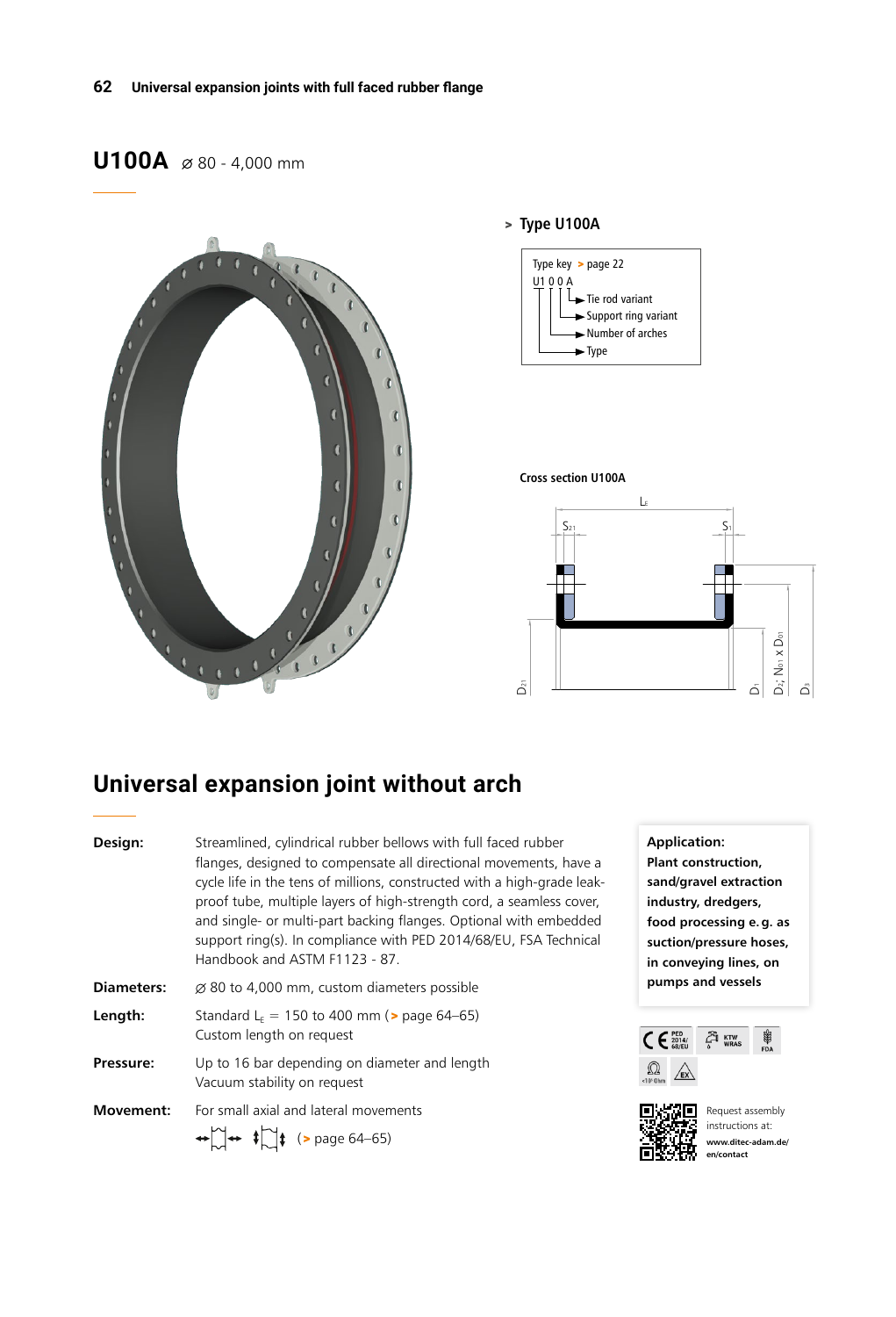![](_page_1_Picture_0.jpeg)

| <b>Elastomer</b> | <b>Fabric</b>   | <b>Marking</b> | $\mathrm{C}$ | <b>Application</b>                                                   |
|------------------|-----------------|----------------|--------------|----------------------------------------------------------------------|
| <b>EPDM</b>      | Polyamid        |                | $-40$ +100   | Cooling water, hot water, seawater, acids, dilute chlorine compounds |
| <b>EPDM</b>      | Aramid          |                | $-40$ +100   | Cooling water, hot water, seawater, acids, dilute chlorine compounds |
| <b>EPDMht</b>    | Aramid          |                | $-40$ +120   | Cooling water, hot water, seawater, acids, dilute chlorine compounds |
| <b>EPDMwras</b>  | Polyamid        |                | $-40$ +100   | Drinking water, foodstuffs                                           |
| <b>EPDMwras</b>  | Aramid          |                | $-40$ +100   | Drinking water, foodstuffs                                           |
| EPDMbeige        | Polyamid        |                | $-40$ +100   | <b>Foodstuffs</b>                                                    |
| EPDMbeige        | Aramid          |                | $-40$ +100   | Foodstuffs                                                           |
| <b>IIR</b>       | Polyamid        |                | $-20$ +100   | Hot water, acids, bases, gases                                       |
| <b>IIR</b>       | Aramid          |                | $-20$ +100   | Hot water, acids, bases, gases                                       |
| <b>CSM</b>       | Polyamid        |                | $-20$ +100   | Strong acids, bases, chemicals                                       |
| <b>CSM</b>       | Aramid          |                | $-20$ +100   | Strong acids, bases, chemicals                                       |
| <b>NBR</b>       | Polyamid        |                | $-30$ +100   | Oils, petrol, solvents, compressed air                               |
| <b>NBR</b>       | Aramid          |                | $-30$ +100   | Oils, petrol, solvents, compressed air                               |
| NBRbeige         | Polyamid        |                | $-30$ +100   | Oil, fatty foods                                                     |
| NBRbeige         | Aramid          |                | $-30$ +100   | Oil, fatty foods                                                     |
| <b>CR</b>        | Polyamid        |                | $-20$ +90    | Cooling water, slightly oily water, seawater                         |
| CR               | Aramid          |                | $-20$ +90    | Cooling water, slightly oily water, seawater                         |
| <b>FPM</b>       | Aramid          |                | $-20$ +180   | Corrosive chemicals, petroleum distillates                           |
| FPMbeige         | Aramid          |                | $-20$ +180   | Oil, fatty foods                                                     |
| <b>NR</b>        | Polyamid        |                | $-20$ +70    | Abrasive materials                                                   |
| Silicon          | Aramid<br>Glass |                | $-60$ +200   | Air, saltwater atmosphere, foodstuffs, medical technology            |

## **Bellows elastomers and reinforcements**

PTFE-lining: Firmly embedded against chemical attacks on the interior at the rubber bellows, available starting at  $\varnothing$  300 mm. Take the restriction of the listed movement into account (> page 64–65)

### **Backing flanges**

| Design:              | Single- or multi-part, round backing flanges with clearance holes |
|----------------------|-------------------------------------------------------------------|
| <b>Flange norms:</b> | DIN, EN, ANSI, AWWA, BS, JIS, special measurements (> page 298)   |
| <b>Materials:</b>    | Carbon steel, stainless steel or aluminium                        |
| Coating:             | Primed, hot-dip galvanised, special paint                         |

### **Accessories**

|                     | <b>Protective covers:</b> Ground protective shield |
|---------------------|----------------------------------------------------|
|                     | Protective shield or cover                         |
|                     | Fire protective cover ( $>$ page 58)               |
| <b>Flow liners:</b> | Cylindrical flow liner                             |
|                     | Conical flow liner                                 |
|                     | Telescoping flow liner (> page 57)                 |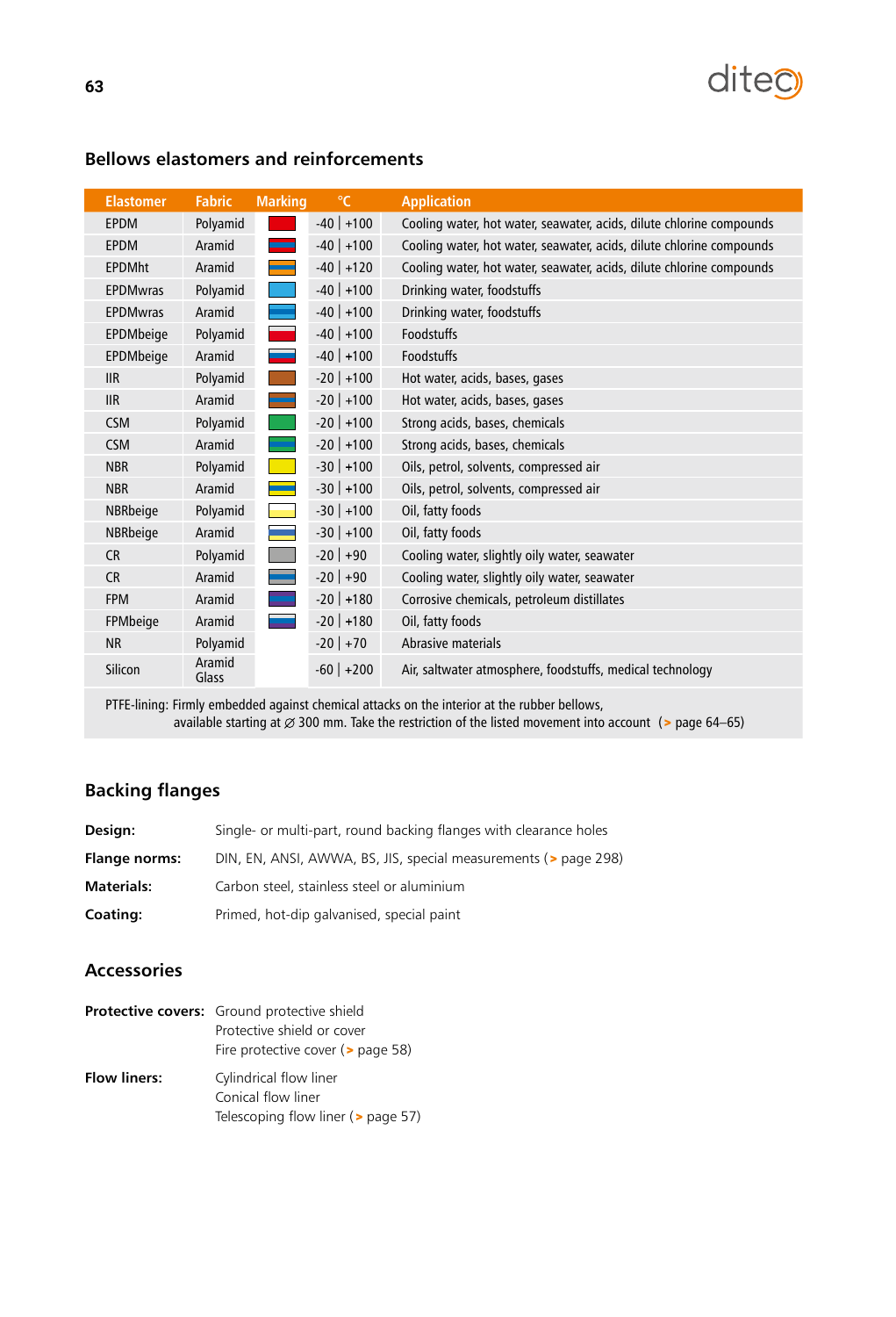![](_page_2_Picture_0.jpeg)

| Installation length $(L_{E})$ at design pressure |                            |          |                                    |                                      |                  |              |                            |                                    |                                      |                  |          |                            |              |                                      |                  |  |  |
|--------------------------------------------------|----------------------------|----------|------------------------------------|--------------------------------------|------------------|--------------|----------------------------|------------------------------------|--------------------------------------|------------------|----------|----------------------------|--------------|--------------------------------------|------------------|--|--|
|                                                  | up to 10 bar $LE = 150$ mm |          |                                    |                                      |                  |              | up to 10 bar $LE = 200$ mm |                                    |                                      |                  |          | up to 10 bar $LE = 250$ mm |              |                                      |                  |  |  |
|                                                  |                            |          |                                    |                                      |                  |              |                            |                                    | higher pressures on request          |                  |          |                            |              |                                      |                  |  |  |
|                                                  |                            | Movement |                                    |                                      | А                |              |                            | Movement                           |                                      | A                |          | Movement                   |              |                                      | A                |  |  |
| Ø                                                |                            |          | Ã                                  |                                      | $\mathbb U$      |              |                            |                                    |                                      |                  |          | $\bullet$ $\bullet$        |              |                                      |                  |  |  |
|                                                  |                            |          |                                    |                                      |                  |              |                            |                                    |                                      |                  |          |                            |              |                                      |                  |  |  |
| mm                                               | mm                         | mm       | $\pm$ mm                           | $\pm^{\circ}$                        | cm <sup>2</sup>  | mm           | mm                         | $\pm$ mm                           | $\pm^{\circ}$                        | cm <sup>2</sup>  | mm       | mm                         | $\pm$ mm     | $\pm^{\circ}$                        | cm <sup>2</sup>  |  |  |
| 100                                              | $\, 8$<br>$\,8\,$          | 5<br>5   | 10<br>10                           | $\overline{0}$<br>$\bf 0$            | 79               | 10<br>10     | $6\phantom{.}6$            | 13                                 | $\mathbf 0$                          | 79               | 13<br>13 | $\,8\,$                    | 17           | $\mathbf 0$                          | 79               |  |  |
| 125<br>150                                       | $\,8\,$                    | 5        | 9                                  | $\bf 0$                              | 123<br>177       | 10           | $6\,$<br>6                 | 13<br>12                           | $\mathbf 0$<br>$\mathbf 0$           | 123<br>177       | 13       | 8<br>8                     | 16<br>15     | $\boldsymbol{0}$<br>$\boldsymbol{0}$ | 123<br>177       |  |  |
| 175                                              | $\,8\,$                    | 5        | 9                                  | $\bf 0$                              | 254              | 10           | $\sqrt{6}$                 | 12                                 | $\mathbf 0$                          | 254              | 13       | 8                          | 15           | $\overline{0}$                       | 254              |  |  |
| 200                                              | $\,8\,$                    | 5        | 9                                  | $\bf 0$                              | 314              | 10           | 6                          | 12                                 | $\mathbf 0$                          | 314              | 13       | 8                          | 14           | $\boldsymbol{0}$                     | 314              |  |  |
| 250                                              | $\,8\,$                    | 5        | 8                                  | $\bf 0$                              | 491              | 10           | $\sqrt{6}$                 | 11                                 | $\mathbf 0$                          | 491              | 13       | 8                          | 14           | $\boldsymbol{0}$                     | 491              |  |  |
| 300                                              | $\,8\,$                    | 5        | 8                                  | $\mathbf 0$                          | 716              | 10           | $\sqrt{6}$                 | 11                                 | $\mathbf 0$                          | 716              | 13       | 8                          | 13           | $\boldsymbol{0}$                     | 716              |  |  |
| 350                                              | $\,8\,$                    | 5        | 8                                  | $\mathbf 0$                          | 990              | 10           | 6                          | 10                                 | $\mathbf 0$                          | 990              | 13       | 8                          | 13           | $\boldsymbol{0}$                     | 990              |  |  |
| 400<br>450                                       | $\,8\,$<br>$\,8\,$         | 5<br>5   | 8<br>$\overline{7}$                | $\bf 0$<br>$\boldsymbol{0}$          | 1,269<br>1,612   | 10<br>10     | 6<br>6                     | 10<br>10                           | $\mathbf 0$<br>$\mathbf 0$           | 1,269<br>1,612   | 13<br>13 | 8<br>$\,8\,$               | 13<br>12     | $\mathbf 0$<br>$\bf 0$               | 1,269<br>1,612   |  |  |
| 500                                              | $\, 8$                     | 5        | $\overline{7}$                     | $\mathbb O$                          | 1,987            | 10           | $\sqrt{6}$                 | 10                                 | $\mathbf 0$                          | 1,987            | 13       | $\,8\,$                    | 12           | $\mathbf 0$                          | 1,987            |  |  |
| 550                                              | $\, 8$                     | 5        | $\overline{7}$                     | $\boldsymbol{0}$                     | 2,376            | 10           | 6                          | 9                                  | $\mathbf 0$                          | 2,376            | 13       | 8                          | 12           | $\mathbf 0$                          | 2,376            |  |  |
| 600                                              | $\,8\,$                    | 5        | $\overline{7}$                     | $\boldsymbol{0}$                     | 2,856            | 10           | 6                          | 9                                  | $\mathbf 0$                          | 2,856            | 13       | $\,8\,$                    | 12           | $\mathbf 0$                          | 2,856            |  |  |
| 650                                              | $\, 8$                     | 5        | $\overline{7}$                     | $\boldsymbol{0}$                     | 3,318            | 10           | 6                          | 9                                  | $\boldsymbol{0}$                     | 3,318            | 13       | 8                          | 11           | $\boldsymbol{0}$                     | 3,318            |  |  |
| 700                                              | $\,8\,$                    | 5        | $\overline{7}$                     | $\boldsymbol{0}$                     | 3,893            | 10           | 6                          | 9                                  | $\boldsymbol{0}$                     | 3,893            | 13       | $\,8\,$                    | 11           | $\boldsymbol{0}$                     | 3,893            |  |  |
| 750                                              | $\,8\,$                    | 5        | $\overline{7}$                     | $\boldsymbol{0}$                     | 4,418            | 10           | $\sqrt{6}$                 | 9                                  | $\boldsymbol{0}$                     | 4,418            | 13       | $\,8\,$                    | 11           | $\boldsymbol{0}$                     | 4,418            |  |  |
| 800<br>850                                       | $\,8\,$<br>$\,8\,$         | 5<br>5   | $\overline{7}$<br>$\boldsymbol{6}$ | $\boldsymbol{0}$<br>$\boldsymbol{0}$ | 5,090<br>5,675   | 10<br>10     | 6<br>6                     | 9<br>9                             | $\boldsymbol{0}$<br>$\mathbf 0$      | 5,090<br>5,675   | 13<br>13 | 8<br>8                     | 11<br>11     | $\boldsymbol{0}$<br>$\mathbf 0$      | 5,090<br>5,675   |  |  |
| 900                                              | $\,8\,$                    | 5        | 6                                  | $\boldsymbol{0}$                     | 6,433            | 10           | 6                          | 9                                  | $\boldsymbol{0}$                     | 6,433            | 13       | 8                          | 11           | $\boldsymbol{0}$                     | 6,433            |  |  |
| 950                                              | $\,8\,$                    | 5        | 6                                  | $\boldsymbol{0}$                     | 7,088            | 10           | $\sqrt{6}$                 | 8                                  | $\bf 0$                              | 7,088            | 13       | $\,8\,$                    | 11           | $\bf 0$                              | 7,088            |  |  |
| 1000                                             | $\,8\,$                    | 5        | 6                                  | $\boldsymbol{0}$                     | 7,933            | 10           | $\sqrt{6}$                 | $\bf 8$                            | $\mathbf 0$                          | 7,933            | 13       | $\,8\,$                    | 10           | $\bf 0$                              | 7,933            |  |  |
| 1050                                             | $\,8\,$                    | 5        | 6                                  | $\boldsymbol{0}$                     | 8,659            | 10           | 6                          | 8                                  | $\boldsymbol{0}$                     | 8,659            | 13       | $\,8\,$                    | 10           | $\bf 0$                              | 8,659            |  |  |
| 1100                                             | $\,8\,$                    | 5        | 6                                  | $\boldsymbol{0}$                     | 9,607            | 10           | $\sqrt{6}$                 | 8                                  | $\mathbf 0$                          | 9,607            | 13       | $\,8\,$                    | 10           | $\bf 0$                              | 9,607            |  |  |
| 1150                                             | $\,8\,$<br>$\,8\,$         | 5<br>5   | 6<br>6                             | $\boldsymbol{0}$                     | 10,387           | 10<br>10     | 6                          | 8<br>8                             | $\boldsymbol{0}$<br>$\boldsymbol{0}$ | 10,387           | 13<br>13 | $\,8\,$<br>$\,8\,$         | 10<br>10     | $\mathbf 0$<br>$\bf 0$               | 10,387<br>11,404 |  |  |
| 1200<br>1250                                     | $\,8\,$                    | 5        | 6                                  | $\boldsymbol{0}$<br>$\mathbf 0$      | 11,404<br>12,272 | 10           | 6<br>6                     | 8                                  | $\boldsymbol{0}$                     | 11,404<br>12,272 | 13       | $\,8\,$                    | 10           | $\mathbf 0$                          | 12,272           |  |  |
| 1300                                             | $\, 8$                     | 5        | 6                                  | $\bf 0$                              | 13,376           | 10           | 6                          | 8                                  | $\boldsymbol{0}$                     | 13,376           | 13       | 8                          | 10           | $\mathbf 0$                          | 13,376           |  |  |
| 1350                                             | $\, 8$                     | 5        | 6                                  | $\bf 0$                              | 14,314           | 10           | 6                          | 8                                  | $\boldsymbol{0}$                     | 14,314           | 13       | 8                          | 10           | $\boldsymbol{0}$                     | 14,314           |  |  |
| 1400                                             | $\, 8$                     | 5        | 6                                  | $\bf 0$                              | 15,504           | 10           | 6                          | 8                                  | $\boldsymbol{0}$                     | 15,504           | 13       | 8                          | 10           | $\mathbf 0$                          | 15,504           |  |  |
| 1450                                             | $\, 8$                     | 5        | 6                                  | $\boldsymbol{0}$                     | 16,513           | 10           | 6                          | 8                                  | $\boldsymbol{0}$                     | 16,513           | 13       | $\,8\,$                    | 10           | $\mathbf 0$                          | 16,513           |  |  |
| 1500                                             | $\, 8$                     | 5        | 6                                  | $\mathbb O$                          | 17,789           | 10           | 6                          | 8                                  | $\boldsymbol{0}$                     | 17,789           | 13       | $\, 8$                     | 10           | $\mathbf 0$                          | 17,789           |  |  |
| 1600<br>1650                                     | $\, 8$<br>$\, 8$           | 5<br>5   | 6<br>6                             | $\boldsymbol{0}$<br>$\boldsymbol{0}$ | 20,232<br>21,382 | 10<br>10     | 6<br>6                     | $\bf 8$<br>8                       | $\boldsymbol{0}$<br>$\boldsymbol{0}$ | 20,232<br>21,382 | 13<br>13 | 8<br>8                     | 10<br>9      | $\boldsymbol{0}$<br>$\boldsymbol{0}$ | 20,232<br>21,382 |  |  |
| 1700                                             | $\, 8$                     | 5        | 6                                  | $\mathbb O$                          | 22,832           | 10           | 6                          | 8                                  | $\boldsymbol{0}$                     | 22,832           | 13       | 8                          | 9            | $\boldsymbol{0}$                     | 22,832           |  |  |
| 1800                                             | $\, 8$                     | 5        | 6                                  | $\mathbb O$                          | 25,617           | 10           | 6                          | $\overline{7}$                     | $\boldsymbol{0}$                     | 25,617           | 13       | 8                          | 9            | $\boldsymbol{0}$                     | 25,617           |  |  |
| 1900                                             | $\, 8$                     | 5        | 6                                  | $\mathbb O$                          | 28,502           | 10           | 6                          | $\overline{7}$                     | $\boldsymbol{0}$                     | 28,502           | 13       | 8                          | 9            | $\boldsymbol{0}$                     | 28,502           |  |  |
| 1950                                             | $\,8\,$                    | 5        | 5                                  | $\boldsymbol{0}$                     | 29,865           | 10           | 6                          | $\overline{7}$                     | $\mathbf{0}$                         | 29,865           | 13       | 8                          | 9            | $\overline{0}$                       | 29,865           |  |  |
| 2000                                             | $\,8\,$                    | 5        | 5                                  | $\boldsymbol{0}$                     | 31,573           | 10           | 6                          | $\overline{7}$                     | $\mathbf 0$                          | 31,573           | 13       | 8                          | 9            | $\boldsymbol{0}$                     | 31,573           |  |  |
| 2100<br>2200                                     | 8<br>$\,8\,$               | 5<br>5   | 5<br>5                             | $\mathbb O$<br>$\boldsymbol{0}$      | 34,801<br>38,186 | $10\,$<br>10 | 6<br>6                     | 7<br>$\overline{7}$                | $\boldsymbol{0}$<br>$\boldsymbol{0}$ | 34,801<br>38,186 | 13<br>13 | 8<br>8                     | 9<br>9       | $\boldsymbol{0}$<br>$\boldsymbol{0}$ | 34,801<br>38,186 |  |  |
| 2250                                             | $\,8\,$                    | 5        | 5                                  | $\boldsymbol{0}$                     | 39,761           | 10           | $\sqrt{6}$                 | $\overline{7}$                     | $\boldsymbol{0}$                     | 39,761           | 13       | $\,$ 8 $\,$                | 9            | $\boldsymbol{0}$                     | 39,761           |  |  |
| 2300                                             | $\, 8$                     | 5        | 5                                  | $\boldsymbol{0}$                     | 41,728           | 10           | 6                          | $\boldsymbol{7}$                   | $\boldsymbol{0}$                     | 41,728           | 13       | 8                          | 9            | $\boldsymbol{0}$                     | 41,728           |  |  |
| 2400                                             | $\, 8$                     | 5        | 5                                  | $\boldsymbol{0}$                     | 45,428           | 10           | 6                          | $\overline{7}$                     | $\boldsymbol{0}$                     | 45,428           | 13       | $\,$ 8 $\,$                | 9            | $\boldsymbol{0}$                     | 45,428           |  |  |
| 2500                                             | $\, 8$                     | 5        | 5                                  | $\boldsymbol{0}$                     | 49,284           | 10           | $\sqrt{6}$                 | $\overline{7}$                     | $\boldsymbol{0}$                     | 49,284           | 13       | 8                          | 9            | $\boldsymbol{0}$                     | 49,284           |  |  |
| 2550                                             | $\, 8$                     | 5        | 5                                  | $\boldsymbol{0}$                     | 51,071           | 10           | 6                          | $\overline{7}$                     | $\boldsymbol{0}$                     | 51,071           | 13       | 8                          | 9            | $\boldsymbol{0}$                     | 51,071           |  |  |
| 2600                                             | $\,8\,$                    | 5        | 5                                  | $\boldsymbol{0}$                     | 53,297           | 10           | $\sqrt{6}$                 | $\overline{7}$                     | $\boldsymbol{0}$                     | 53,297           | 13       | $\,$ 8 $\,$                | 9            | $\boldsymbol{0}$                     | 53,297           |  |  |
| 2700<br>2800                                     | $\, 8$<br>$\, 8$           | 5<br>5   | 5<br>5                             | $\boldsymbol{0}$<br>$\boldsymbol{0}$ | 57,468<br>61,795 | 10<br>10     | 6<br>6                     | $\boldsymbol{7}$<br>$\overline{7}$ | $\boldsymbol{0}$<br>$\boldsymbol{0}$ | 57,468<br>61,795 | 13<br>13 | $\,$ 8 $\,$<br>$\,$ 8 $\,$ | 9<br>9       | $\boldsymbol{0}$<br>$\boldsymbol{0}$ | 57,468<br>61,795 |  |  |
| 2850                                             | $\, 8$                     | 5        | 5                                  | $\boldsymbol{0}$                     | 63,794           | 10           | 6                          | $\overline{7}$                     | $\boldsymbol{0}$                     | 63,794           | 13       | $\,$ 8 $\,$                | 8            | $\boldsymbol{0}$                     | 63,794           |  |  |
| 2900                                             | $\, 8$                     | 5        | 5                                  | $\boldsymbol{0}$                     | 66,280           | 10           | $6\,$                      | $\overline{7}$                     | $\boldsymbol{0}$                     | 66,280           | 13       | 8                          | 8            | $\boldsymbol{0}$                     | 66,280           |  |  |
| 3000                                             | $\, 8$                     | 5        | 5                                  | $\boldsymbol{0}$                     | 70,922           | 10           | $\sqrt{6}$                 | $\overline{7}$                     | $\,0\,$                              | 70,922           | 13       | $\,$ 8 $\,$                | 8            | $\boldsymbol{0}$                     | 70,922           |  |  |
| 3100                                             | $\, 8$                     | 5        | 5                                  | $\boldsymbol{0}$                     | 75,720           | 10           | 6                          | $\overline{7}$                     | $\boldsymbol{0}$                     | 75,720           | 13       | 8                          | 8            | $\boldsymbol{0}$                     | 75,720           |  |  |
| 3150                                             | $\, 8$                     | 5        | 5                                  | $\boldsymbol{0}$                     | 77,931           | 10           | 6                          | $\overline{7}$                     | $\,0\,$                              | 77,931           | 13       | $\,$ 8 $\,$                | 8            | $\boldsymbol{0}$                     | 77,931           |  |  |
| 3200                                             | $\, 8$                     | 5        | 5                                  | $\boldsymbol{0}$                     | 80,676           | 10           | $6\,$                      | $\overline{7}$                     | $\boldsymbol{0}$                     | 80,676           | 13       | 8                          | 8            | $\boldsymbol{0}$                     | 80,676           |  |  |
| 3300<br>3400                                     | $\, 8$<br>$\, 8$           | 5<br>5   | 5<br>5                             | $\boldsymbol{0}$<br>$\boldsymbol{0}$ | 85,789<br>91,059 | 10<br>10     | $6\,$<br>$6\,$             | $\overline{7}$<br>$\overline{7}$   | $\boldsymbol{0}$<br>$\,0\,$          | 85,789<br>91,059 | 13<br>13 | 8<br>$\,$ 8 $\,$           | 8<br>$\bf 8$ | $\boldsymbol{0}$<br>$\boldsymbol{0}$ | 85,789<br>91,059 |  |  |
| 3450                                             | $\, 8$                     | 5        | 5                                  | $\boldsymbol{0}$                     | 93,482           | 10           | 6                          | $\overline{7}$                     | $\boldsymbol{0}$                     | 93,482           | 13       | 8                          | 8            | $\boldsymbol{0}$                     | 93,482           |  |  |
| 3600                                             | $\, 8$                     | 5        | 5                                  | $\boldsymbol{0}$                     | 102,071          | 10           | $6\,$                      | 6                                  | $\boldsymbol{0}$                     | 102,071          | 13       | 8                          | 8            | $\boldsymbol{0}$                     | 102,071          |  |  |
| 3800                                             | $\, 8$                     | 5        | 5                                  | $\boldsymbol{0}$                     | 113,710          | 10           | $6\,$                      | 6                                  | $\boldsymbol{0}$                     | 113,710          | 13       | 8                          | 8            | $\boldsymbol{0}$                     | 113,710          |  |  |
| 4000                                             | $\,8\,$                    | 5        | 5                                  | $\boldsymbol{0}$                     | 125,978          | 10           | 6                          | 6                                  | $\boldsymbol{0}$                     | 125,978          | 13       | $\,8\,$                    | 8            | $\boldsymbol{0}$                     | 125,978          |  |  |

Recommended sizes Further possible sizes Reduction of movement for expansion joints with PTFE lining:

axial compression: -33 %; axial extension: -66 %; lateral displacement: -50 %. Larger movements see type U110A.